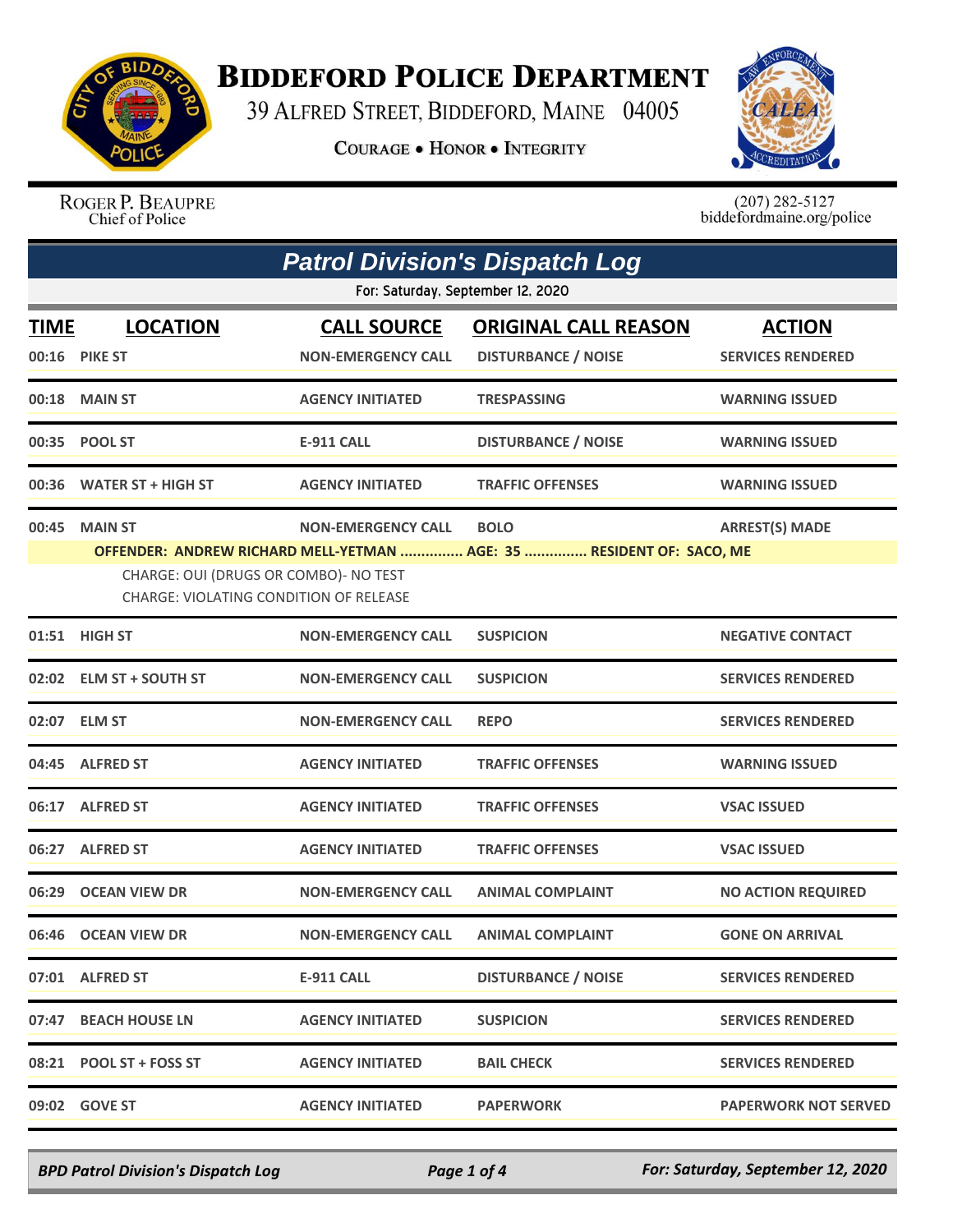| <u>TIME</u>                                                                                                | <b>LOCATION</b><br>09:25 ELM ST | <b>CALL SOURCE</b><br><b>AGENCY INITIATED</b> | <b>ORIGINAL CALL REASON</b><br><b>PAPERWORK</b>             | <b>ACTION</b><br><b>PAPERWORK NOT SERVED</b> |
|------------------------------------------------------------------------------------------------------------|---------------------------------|-----------------------------------------------|-------------------------------------------------------------|----------------------------------------------|
|                                                                                                            | 09:43 SUMMER ST + FOSS ST       | <b>WALK-IN AT STATION</b>                     | <b>CHECK WELFARE</b>                                        | <b>GONE ON ARRIVAL</b>                       |
|                                                                                                            | 09:59 HEDLEY REYNOLDS WAY       | <b>NON-EMERGENCY CALL</b>                     | <b>CRUISER ACCIDENT</b>                                     | <b>STATE FORM TAKEN</b>                      |
|                                                                                                            | 10:03 STONE ST                  | <b>E-911 CALL</b>                             | 911 MISUSE                                                  | <b>DISPATCH HANDLED</b>                      |
|                                                                                                            | 10:07 ALFRED ST                 | <b>AGENCY INITIATED</b>                       | <b>TRAFFIC OFFENSES</b>                                     | <b>VSAC ISSUED</b>                           |
|                                                                                                            | 10:08 FOREST ST                 | <b>NON-EMERGENCY CALL</b>                     | <b>FRAUD / SCAM</b>                                         | <b>REPORT TAKEN</b>                          |
|                                                                                                            | 10:18 SOKOKIS RD                | <b>WALK-IN AT STATION</b>                     | <b>FRAUD / SCAM</b>                                         | <b>REPORT TAKEN</b>                          |
|                                                                                                            | <b>10:21 FORTUNES ROCKS RD</b>  | <b>E-911 CALL</b>                             | <b>ANIMAL COMPLAINT</b>                                     | <b>SERVICES RENDERED</b>                     |
|                                                                                                            | 10:26 MORIN ST                  | <b>NON-EMERGENCY CALL</b>                     | <b>SUSPICION</b>                                            | <b>GONE ON ARRIVAL</b>                       |
|                                                                                                            | 10:28 ALFRED ST                 | <b>AGENCY INITIATED</b>                       | <b>TRAFFIC OFFENSES</b>                                     | <b>VSAC ISSUED</b>                           |
|                                                                                                            | 10:54 STATE ST                  | <b>WALK-IN AT STATION</b>                     | <b>DOMESTIC COMPLAINTS</b>                                  | <b>REPORT TAKEN</b>                          |
|                                                                                                            | 11:03 ELM ST + COLE RD          | <b>AGENCY INITIATED</b>                       | <b>TRAFFIC OFFENSES</b>                                     | <b>WARNING ISSUED</b>                        |
|                                                                                                            | 11:08 HILL ST                   | <b>NON-EMERGENCY CALL</b>                     | <b>MISSING PERSON</b>                                       | <b>SERVICES RENDERED</b>                     |
| 11:14                                                                                                      | <b>MOUNTAIN RD</b>              | <b>AGENCY INITIATED</b>                       | <b>TRAFFIC OFFENSES</b>                                     | <b>VSAC ISSUED</b>                           |
|                                                                                                            | 11:21 ALFRED ST                 | <b>NON-EMERGENCY CALL</b>                     | <b>ALL OTHER</b>                                            | <b>SERVICES RENDERED</b>                     |
|                                                                                                            | 11:30 PRECOURT ST               | <b>AGENCY INITIATED</b>                       | <b>TRAFFIC OFFENSES</b>                                     | <b>WARNING ISSUED</b>                        |
|                                                                                                            | 11:38 PRECOURT ST + ALFRED ST   | <b>AGENCY INITIATED</b>                       | <b>DISABLED VEHICLE</b>                                     | <b>NO VIOLATION</b>                          |
|                                                                                                            | 11:48 MAY ST                    | <b>AGENCY INITIATED</b>                       | <b>TRAFFIC OFFENSES</b>                                     | <b>VSAC ISSUED</b>                           |
|                                                                                                            | 12:10 MAY ST                    | <b>AGENCY INITIATED</b>                       | <b>TRAFFIC OFFENSES</b>                                     | <b>VSAC ISSUED</b>                           |
|                                                                                                            | 12:25 EVANTHIA DR               | E-911 CALL                                    | <b>CHECK WELFARE</b>                                        | <b>SERVICES RENDERED</b>                     |
|                                                                                                            | 12:27 MAY ST                    | <b>AGENCY INITIATED</b>                       | <b>TRAFFIC OFFENSES</b>                                     | <b>VSAC ISSUED</b>                           |
|                                                                                                            | 12:41 GERTRUDE AVE              | <b>NON-EMERGENCY CALL</b>                     | FRAUD / SCAM                                                | <b>SERVICES RENDERED</b>                     |
|                                                                                                            |                                 |                                               | 12:44 GRATEFUL WAY <b>AGENCY INITIATED</b> ANIMAL COMPLAINT | <b>SUMMONS ISSUED</b>                        |
| OFFENDER: JESSICA FARR CLEMENT  AGE: 37  RESIDENT OF: BIDDEFORD, ME<br>CHARGE: ALLOWING DOG TO BE AT LARGE |                                 |                                               |                                                             |                                              |
|                                                                                                            | <b>13:20 MAIN ST</b>            | <b>WALK-IN AT STATION</b>                     | ATTEMPTED/THREATENED SUICIDE REPORT TAKEN                   |                                              |

*BPD Patrol Division's Dispatch Log Page 2 of 4 For: Saturday, September 12, 2020*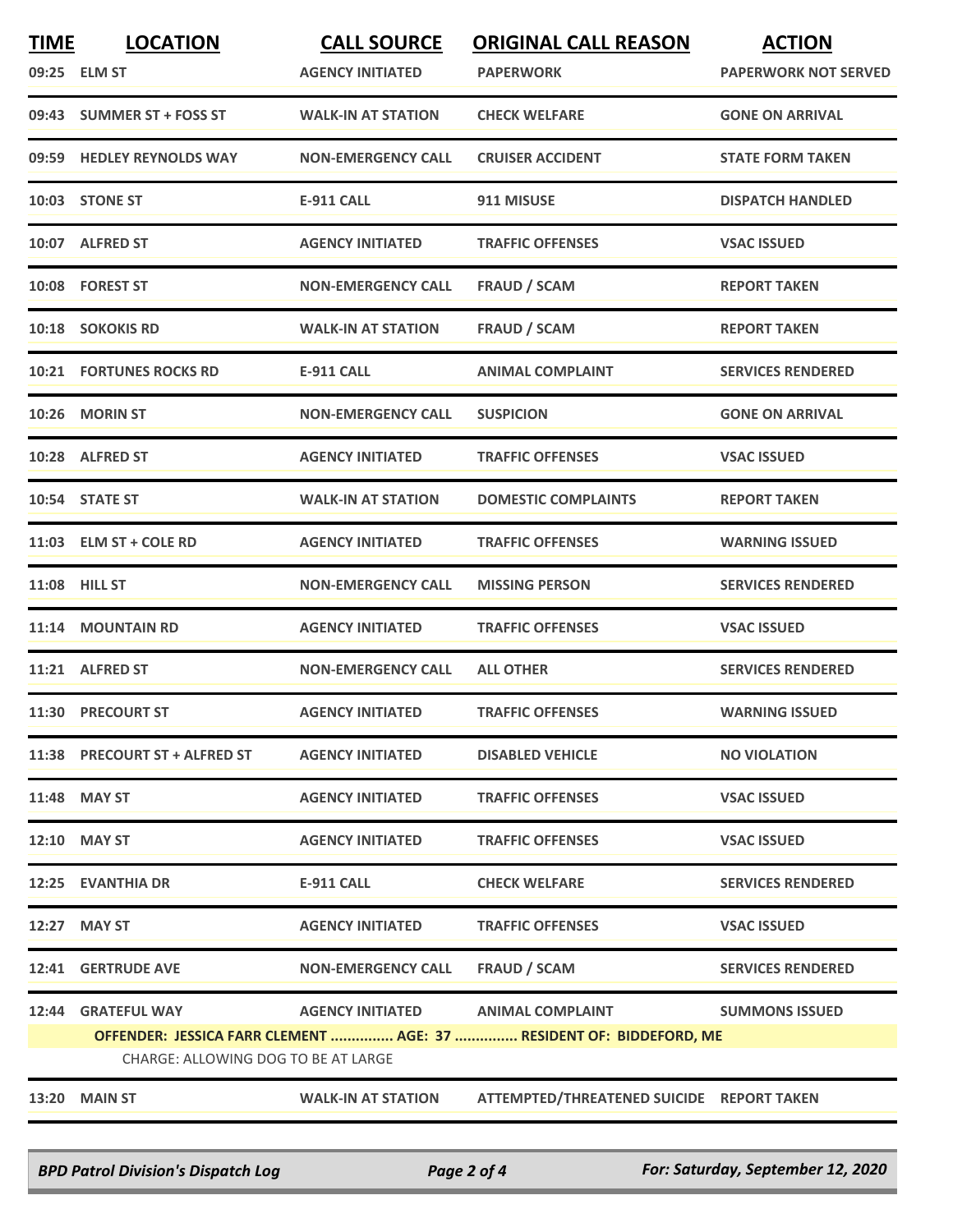| <b>TIME</b> | <b>LOCATION</b><br>13:28 HILL ST | <b>CALL SOURCE</b><br><b>AGENCY INITIATED</b> | <b>ORIGINAL CALL REASON</b><br><b>TRAFFIC OFFENSES</b> | <b>ACTION</b><br><b>VSAC ISSUED</b> |
|-------------|----------------------------------|-----------------------------------------------|--------------------------------------------------------|-------------------------------------|
|             | 13:40 HILL ST                    | <b>AGENCY INITIATED</b>                       | <b>TRAFFIC OFFENSES</b>                                | <b>WARNING ISSUED</b>               |
|             | 13:49 HILL ST                    | <b>AGENCY INITIATED</b>                       | <b>TRAFFIC OFFENSES</b>                                | <b>WARNING ISSUED</b>               |
|             | 13:56 ALFRED ST                  | <b>E-911 CALL</b>                             | <b>BURGLARY</b>                                        | <b>REPORT TAKEN</b>                 |
|             | 14:54 ST MARYS ST + ELM ST       | <b>NON-EMERGENCY CALL</b>                     | <b>PARKING COMPLAINT</b>                               | <b>SERVICES RENDERED</b>            |
|             | 15:00 ELM ST                     | <b>AGENCY INITIATED</b>                       | <b>TRAFFIC OFFENSES</b>                                | <b>WARNING ISSUED</b>               |
|             | 15:23 ALFRED ST + DENTAL AVE     | <b>AGENCY INITIATED</b>                       | <b>TRAFFIC OFFENSES</b>                                | <b>WARNING ISSUED</b>               |
|             | 15:26 ALFRED ST + GRAHAM ST      | <b>AGENCY INITIATED</b>                       | <b>TRAFFIC OFFENSES</b>                                | <b>WARNING ISSUED</b>               |
|             | 15:27 POOL ST                    | <b>AGENCY INITIATED</b>                       | <b>TRAFFIC OFFENSES</b>                                | <b>WARNING ISSUED</b>               |
|             | 15:35 POOL ST                    | <b>AGENCY INITIATED</b>                       | <b>TRAFFIC OFFENSES</b>                                | <b>WARNING ISSUED</b>               |
|             | 15:52 PRECOURT ST + ELM ST       | <b>AGENCY INITIATED</b>                       | <b>ROAD HAZARD</b>                                     | <b>SERVICES RENDERED</b>            |
|             | 15:53 WHITETAIL DR + ANDREWS RD  | <b>E-911 CALL</b>                             | 911 MISUSE                                             | <b>DISPATCH HANDLED</b>             |
|             | 15:54 PROSPECT ST                | <b>E-911 CALL</b>                             | <b>DISTURBANCE / NOISE</b>                             | <b>SERVICES RENDERED</b>            |
|             | 15:56 ELM ST                     | <b>AGENCY INITIATED</b>                       | <b>TRAFFIC OFFENSES</b>                                | <b>WARNING ISSUED</b>               |
|             | 17:12 NEW COUNTY RD              | <b>E-911 CALL</b>                             | 911 MISUSE                                             | <b>DISPATCH HANDLED</b>             |
|             | 17:48 ELM ST                     | <b>E-911 CALL</b>                             | <b>DISTURBANCE / NOISE</b>                             | <b>SERVICES RENDERED</b>            |
|             | 17:49 FORTUNES ROCKS RD          | <b>E-911 CALL</b>                             | 911 MISUSE                                             | <b>NO ACTION REQUIRED</b>           |
|             | 18:30 MT VERNON ST               | <b>RADIO</b>                                  | <b>PARKING COMPLAINT</b>                               | <b>NO ACTION REQUIRED</b>           |
|             | 18:42 ALFRED ST                  | <b>NON-EMERGENCY CALL</b>                     | <b>TRAINING DISPATCH</b>                               | <b>SERVICES RENDERED</b>            |
|             | 18:55 MAIN ST                    | <b>NON-EMERGENCY CALL</b>                     | <b>ILLEGAL BURN</b>                                    | <b>REPORT TAKEN</b>                 |
|             | 19:05 MEDICAL CENTER DR          | <b>AGENCY INITIATED</b>                       | <b>PAPERWORK</b>                                       | <b>PAPERWORK SERVED</b>             |
|             | 19:33 WEST ST + MARION AVE       | <b>AGENCY INITIATED</b>                       | <b>TRAFFIC OFFENSES</b>                                | <b>WARNING ISSUED</b>               |
|             | 21:36 MAINE TPKE                 | <b>NON-EMERGENCY CALL</b>                     | <b>ASSIST OTHER AGENCY</b>                             | <b>NO ACTION REQUIRED</b>           |
|             | 21:52 ALFRED ST + OLD DOGS LN    | <b>AGENCY INITIATED</b>                       | <b>TRAFFIC OFFENSES</b>                                | <b>WARNING ISSUED</b>               |
|             | 22:08 MARINER WAY                | E-911 CALL                                    | 911 MISUSE                                             | <b>NEGATIVE CONTACT</b>             |

*BPD Patrol Division's Dispatch Log Page 3 of 4 For: Saturday, September 12, 2020*